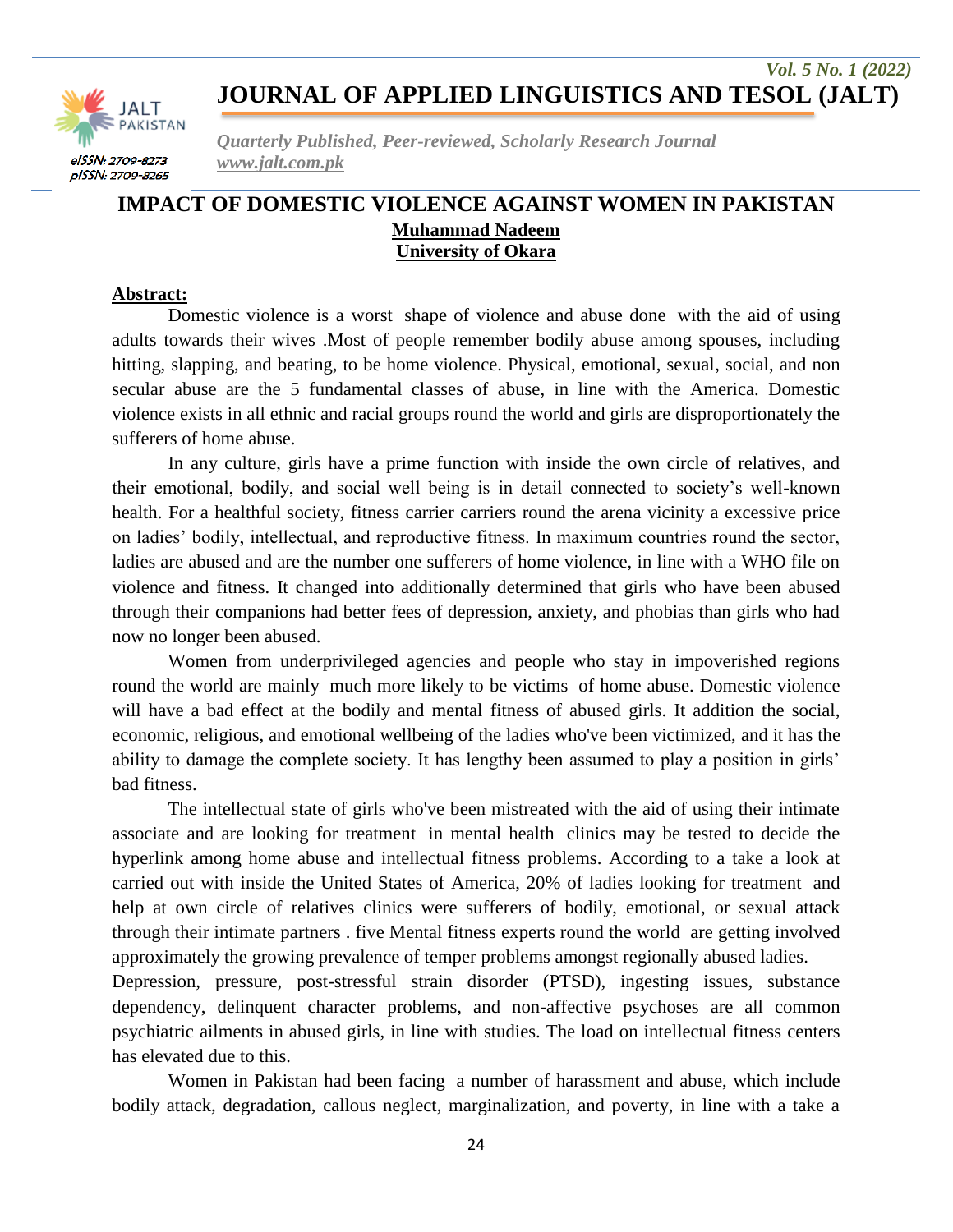## **JOURNAL OF APPLIED LINGUISTICS AND TESOL (JALT)**

*Vol. 5 No. 1 (2022)*



*Quarterly Published, Peer-reviewed, Scholarly Research Journal www.jalt.com.pk*

look at on spousal violence. This has had a negative effect on their social lives, bodily and mental fitness, mood swings , and interactions with different own circle of relatives individuals and society. Another look at on patriarchy and gender-primarily based totally violence in Pakistan determined that Pakistan turned into labeled some of the pinnacle 3 maximum unsafe international locations for ladies with inside the global in a Thomson Reuter Foundation professional poll.

Domestic violence is described as one adult in a relationship using dominance to control another. Physical and sexual aggression, emotional abuse, and economic denial are all used by the abuser against women. It's a global issue that affects people of all colors and socioeconomic backgrounds. According to a World Health Organization poll, 35% of women around the world had been assaulted physically or sexually. Around a third of all women globally have experienced physical or sexual violence, with rates as high as 38% in some countries. In 2010, it was discovered that non-partner sexual violence occurred 7.2 percent of the time over the world. With insufficient data, Africa had the highest frequency, whereas Asia had the lowest.

Domestic abuse took several forms in Pakistan, ranging from yelling to the use of weapons, including nonconsensual sex, with only 3.2 percent of women reporting no kind of domestic violence. Physical violence against women was prevalent in rural Pakistan at 56 percent, whereas in urban areas, the lifetime prevalence of physical, sexual, and psychological abuse was 57.6%, 54.5 percent, and 83.6 percent, respectively. In Pakistan, 30 percent to 79 percent of women experienced intimate partner violence, according to another study that looked at empirical data from 1998 to 2008.Domestic violence has far-reaching consequences that go beyond physical harm to women's health and their psychological and emotional well-being.

Victims of intimate relationship abuse reported that the effects on their lives were becoming progressively negative.

In light of the unrelenting negative impacts of domestic violence on women's mental health, researchers have identified a number of risk factors, including cultural and societal standards, religious practices, and economic and political circumstances. Women's low education and empowerment, as well as a lack of understanding of Islamic reflections and customary norms such as justifying honor killing, poverty, and the prevalent custom of the undue-traditional dowry system in Pakistani society, have all been identified as risk factors for domestic violence against women. A separate study found in-laws, disobedience and confrontations with husbands, husbands' addiction, adulterous affairs, and infertility as risk factors for domestic violence. In rural Pakistan, women's age, education, and income were all risk factors for domestic violence against women. Statement of problem:

Violence in opposition to girls and women remains a worldwide scourge that kills, tortures, and harms girls and women on a physical, psychological, sexual, and financial level. It is one of the maximum good sized human rights violations, denying ladies and women identical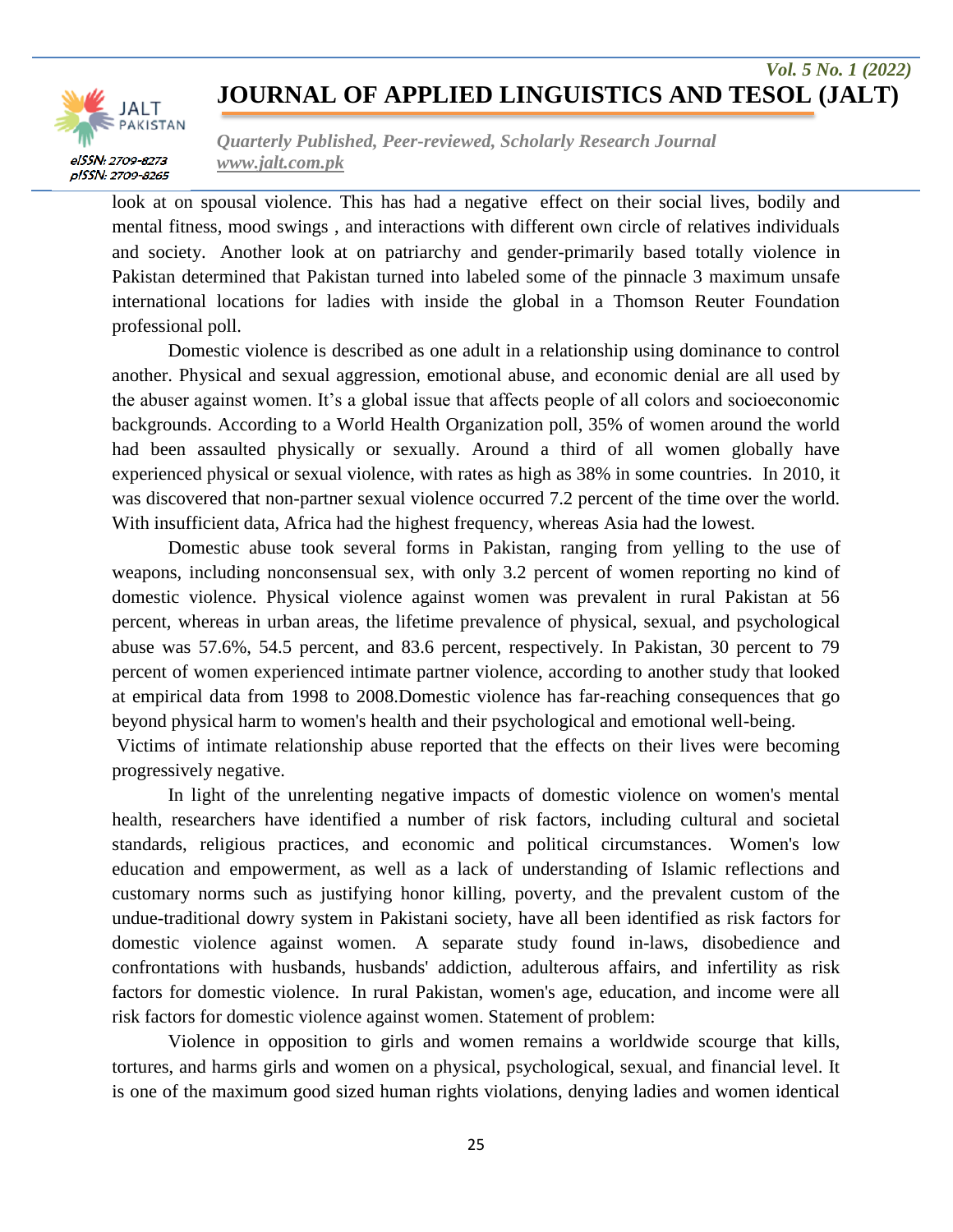# **JOURNAL OF APPLIED LINGUISTICS AND TESOL (JALT)**

*Vol. 5 No. 1 (2022)*



*Quarterly Published, Peer-reviewed, Scholarly Research Journal www.jalt.com.pk*

rights, safety, dignity, and self esteem, in addition to their proper to experience essential freedoms. This trouble ought to be addressed so that you can save you fatalities, separations, and divorces in lots of households. The problems that include home violence have to by no means be underestimated.

Violence towards girls and women remain international epidemic that kills, torture and maims- physical, physiologically, sexually and economically. It is one of the maximum pervasive of human rights violation, denying girls and women same rights, safety dignity, self confidence and their rights to revel in essential freedoms.

Spousal abuse is unmistakably a kind of female domestic violence. Abuseful relationships deteriorate over time. When the victim is under a lot of stress, threats resulting from emotional and verbal abuse take precedence over greater threats. When he is afraid of losing his partner or the relationship ending, the abuse intensifies. Children who grow up in families where their mothers are abused are more likely to be abused themselves. Children who observe it suffer from stress, even if they are not molested. The youngsters will .As a result of the abuse habits they learnt at home, individuals either become victims or perpetrators of violence. Abusers aim to isolate people.

Women have always been regarded chattels and personal possessions of men, and as a result, they have always experienced discrimination and been victims of domestic violence, despite being the weaker element of society. Even in this purportedly modern period, women are treated unequally.

In the instance of Pakistan, which is predominantly a Muslim country, local conventions, traditions, and tribal structures play a role in determining women's status, which can sometimes trump religious injunctions; a baby girl is still considered a female. The term "burden" connotes a responsibility on the part of the parents and other family members. Nonetheless, as a She is a family member who contributes to the family's work resources. Investment is made to boost her productive capacity, as well as her value as a future employee. Contributor is seen as insignificant.

#### **Literature Review :**

It's even as difficult to understand the method of violence against women because it is to understand the violence itself. in line with a review of the literature, the bulk of the reasons were contextual and culturally based, indicating that this study aims to look at the difficulty of violence against women using theories appropriate to the Pakistani context. A review of the literature on violence against women and its many theories was dispensed. The intrinsic and extrinsic variables within people, Pakistan's socio-economic-political-cultural system, and also the influences of neighboring nations are all factored into a framework that employs the drivers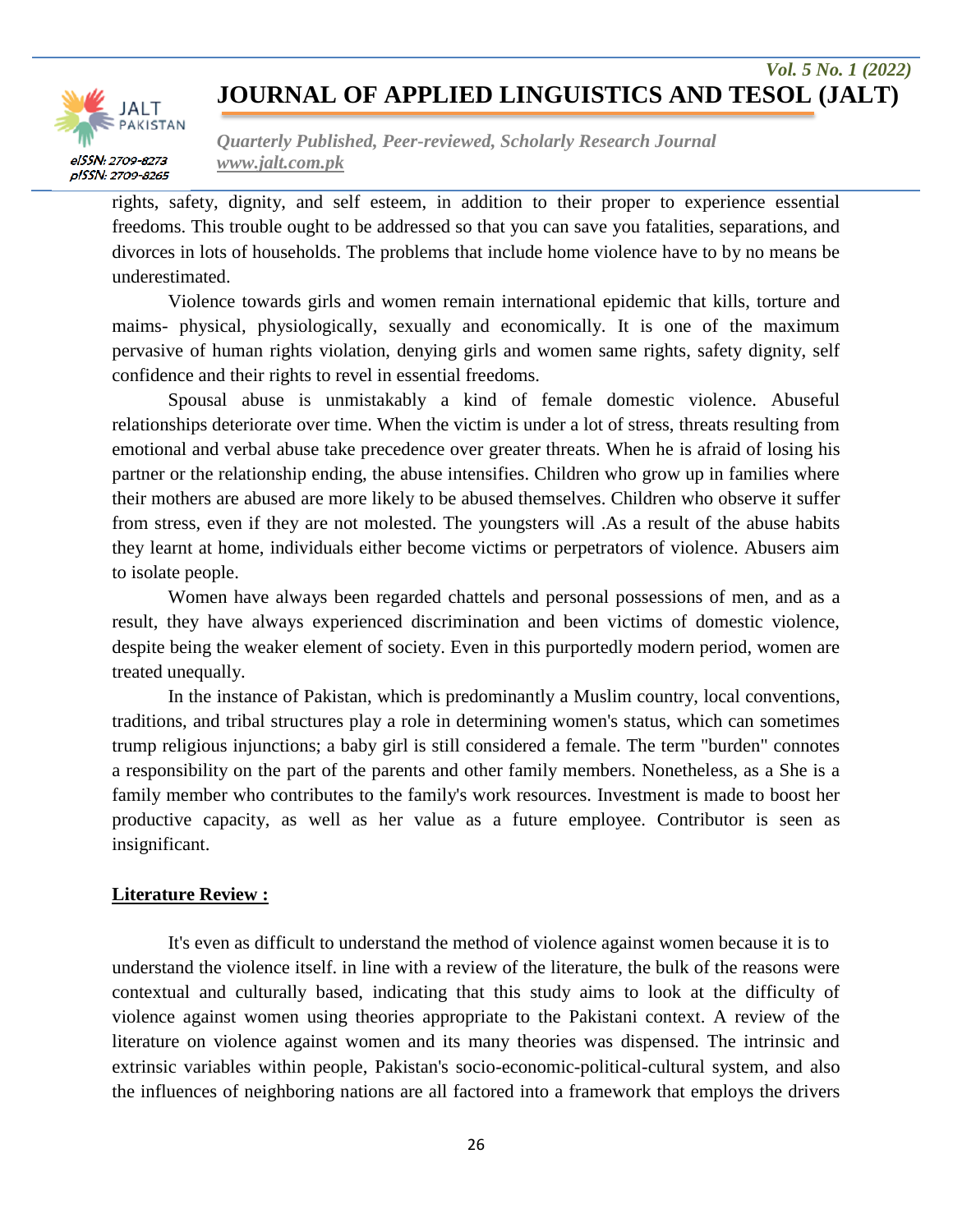# **JOURNAL OF APPLIED LINGUISTICS AND TESOL (JALT)**

*Vol. 5 No. 1 (2022)*



*Quarterly Published, Peer-reviewed, Scholarly Research Journal www.jalt.com.pk*

of violence against women as described. The Pakistani situation, also because the theoretical foundations, are examined. Each aspect has been thoroughly investigated, together with any relevant information. a correct comprehension of the subject of violence against Women necessitates a radical review of relevant literature and data. it's essential for a researcher to travel over all of the available information on the topic. The subject is being researched. This aids the researcher in comprehending the advantages and disadvantages of the subject. While reading the relevant literature on the topic into account, The researcher expands his or her understanding of the matter and clarifies the case. Aspects of the literature that are compared and analyzed A literature review gives you the data you would like. Thoughtfulness to the researcher, which cause the creation of a theory research. The literature review also is a source of knowledge for the researcher. Provision of substantiation and also the rummage around for an answer to the matter.

The term "violence against women" refers to a range of sexually, psychologically, and physically aggressive acts perpetrated by current or past male intimate partners against women. 1 it's the foremost widespread yet least recognized violation of human rights within the world. Intimate partner violence, courtship violence, violence, domestic abuse, spousal abuse, battering, and marital rape are a number of the opposite names that are used interchangeably to characterize the matter.

A DV incident may result in bruises, broken bones, head injuries, lacerations, and internal bleeding, all of which require medical attention and hospitalization. Arthritis, irritable bowel syndrome, chronic pain, pelvic pain, ulcers, and migraines are a number of the chronic health disorders connected to DV victims. Victims who become pregnant while during a DV relationship are at a better risk of miscarriage, pre-term labor, and fetal harm or death.

Domestic abuse victims frequently haven't any way of escape because they're petrified of being murdered by the attacker. The practice of watta satta, or bride exchange, during which a daughter from one family is swapped for a daughter from another in a very brother-sister relationship, may be a good illustration of this. the ability relations between the families are centred on vengeance. If a husband is harsh on his wife, the brother-in-law of the husband is probably going to be harsh on his sister. Women are left with little to no bargaining power as a results of these reciprocal threats. This puts women in an exceedingly situation where they cannot get out of a wedding thanks to cross-bride exchange family ties. Divorce is additionally widely stigmatized in Pakistani society, adding to the problem. This puts women in a very situation where they cannot get out of a wedding because of cross-bride exchange family ties. Divorce is additionally widely stigmatized in Pakistani society, adding to the issue.

Women in domestic abuse relationships have little bargaining power because they tolerate their husband's family. If a girl during a violence relationship lives along with her husband's family, she has few options for seeking help or fleeing, especially in rural areas. in line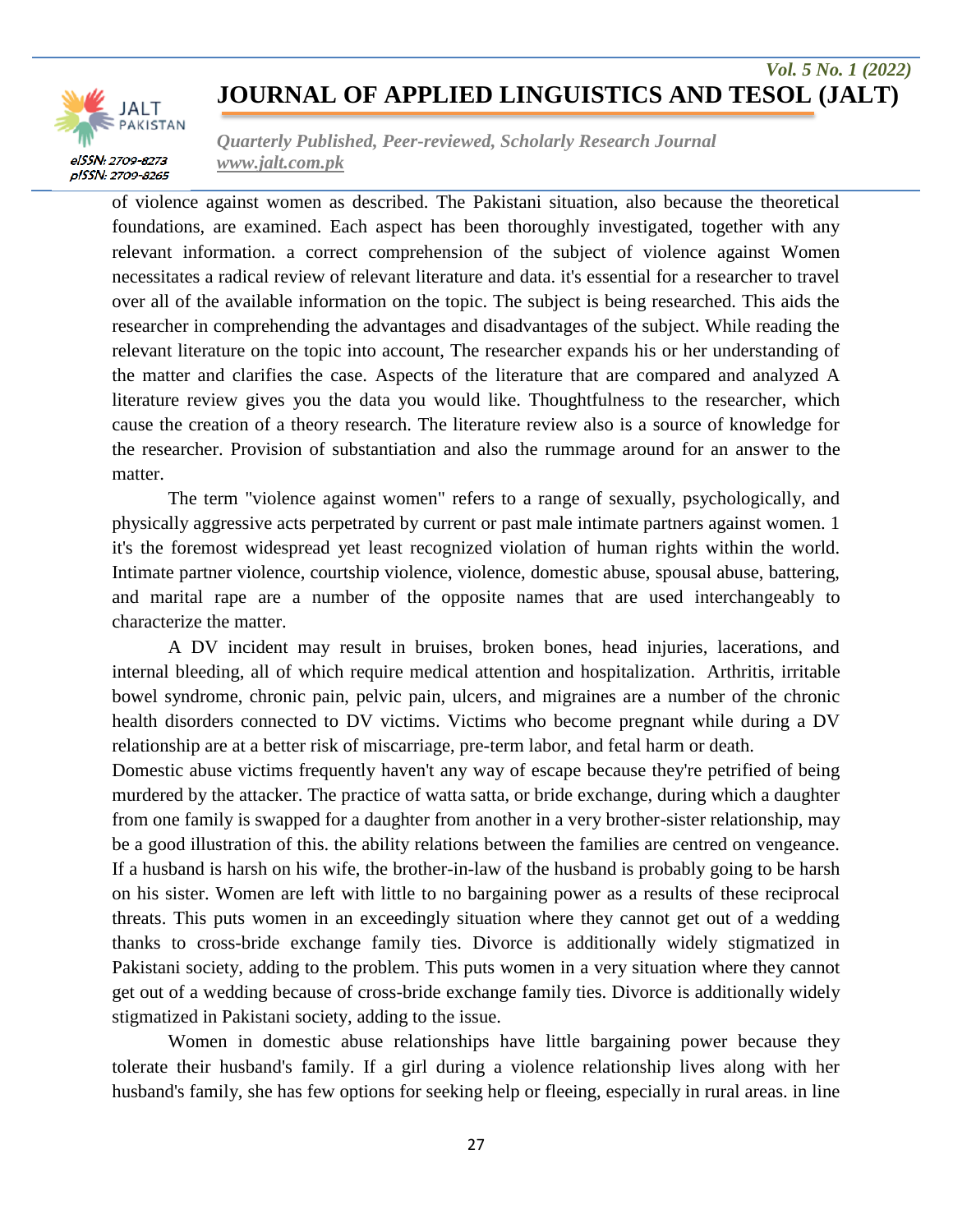

*Quarterly Published, Peer-reviewed, Scholarly Research Journal www.jalt.com.pk*

with studies on violence attitudes in Pakistan, while these families in rural areas might want to assist their daughters, it's costly to go to her on an everyday basis. Domestic abuse perpetrator families are known to humiliate or mock people seeking justice in past incidents. New research shows that there are strong links between DV exposure and abuse altogether forms and increased incidence of a range of chronic diseases. Because of inconsistencies in terminology, underreporting, and a paucity of epidemiological studies on the topic, estimating the prevalence of violence against women is challenging. 3,4 However, statistics from throughout the globe show that one out of each three women are going to be subjected to domestic abuse at some point in her life. 1 In 48 population-based studies from throughout the globe, ten to sixty-nine percent of ladies (10-69 percent) said they'd been physically attacked by an intimate partner at some point in their lives. 5 Every 15 seconds, a girl is assaulted, generally by her intimate partner, and quite three women are murdered by their intimate partners within the u. s. on a daily basis. Domestic violence against women is typically a glaring issue, in step with empirical data relevant to such locations, where Punjab isn't any exception, similar social and cultural norms. Bringing attention to and recognizing the presence of violence against women and abusive attitudes are crucial if we would like to finish the violence. it would be helpful to share some quick insights into a number of Pakistan's gender-related data. in keeping with the Gender Empowerment Development Index, the country is ranked 125th. Pakistan came in at number 142 on the list.2014 Gender Gap Index Pakistan doesn't appear to be a high-ranking country within the data. Women's empowerment areas and therefore the gender index Gender as a subject matter is involved during a number of topics, including women's rights, liberation, and ladies are subjected to violence.

For Pakistani women, the past few months are especially difficult.

From the horrific case of 27-year-old Noor Muqaddam, who was brutally tortured and beheaded within the nation's capital on July 21, to Ayesha Ikram, a TikTok creator, who was harassed and groped on the grounds of 1 of the country's major national monuments, the Minar-e-Pakistan in Lahore, it appears that violence against women has reached epidemic proportions.

Many are even touching on it as "femicide" to emphasis the problem's scope and systemic character. Gender-based violence isn't new within the country.

According to the Pakistan Demographic and Health Survey conducted in 2017-2018, 28% of ladies aged 15 to 49 had experienced intimate partner violence at some point in their lives. this can be a small decrease from the 2012-2013 study, which found that 32% of girls had experienced physical abuse at the hands of their spouses. Given the secrecy and shame surrounding domestic abuse, both sets of knowledge are likely grossly underestimated. One assumes that the rise in violence is because of the increased attention given to the instances. The mainstream media is more prevalent.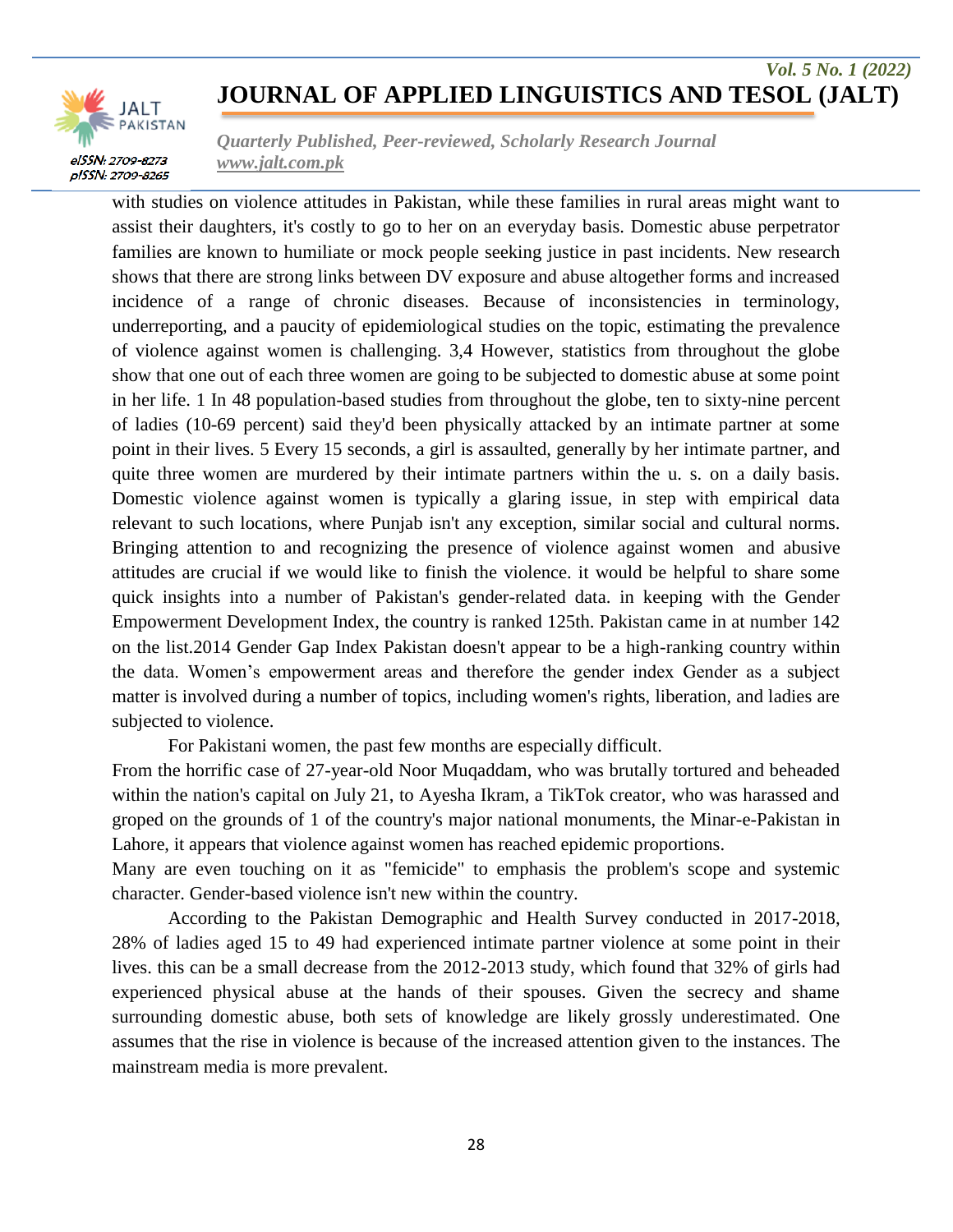

*Quarterly Published, Peer-reviewed, Scholarly Research Journal www.jalt.com.pk*

The study looks on domestic abuse against women in District Jacobabad, Sindh, Pakistan, and the way women are surviving it. consistent with a United Nations General Assembly resolution, violence against women could be a results of historically unequal power relations between men and girls, which have resulted in male dominance and discrimination against women, likewise because the denial of women's full advancement. Women in Pakistan are subjected to a range of kinds of violence, the foremost common of which being domestic abuse, which continues to be prevalent. Data was gathered using both qualitative and quantitative methods. Initial focus group meetings were followed by a survey questionnaire as a part of the qualitative approach. the main focus groups were deemed important so as for the respondents to spot themselves.

The research was led by an open-minded approach throughout, using both qualitative and quantitative methodologies. thanks to the sensitive nature of the issues, the survey questionnaire was more of an in-depth interview, with open-ended questions and certain conclusions on the types of violence documented on a quantitative sheet. In-depth discussions of specific concerns were generated through open-ended questions.

It was discovered that the bulk of the ladies polled were denied basic rights, with early marriages and Watta Satta weddings being the most important challenges they face. it absolutely was also shown that rural women are less self-assured, and their husbands always give them a tough time after they venture outside the confines of the house. Doing all business in-house, an absence of selling facilities, Karo Kari criminal activity, and being robbed of basic rights were the most important problems they faced. within the first six months of 1992, 500 women died of stove burns, compared to 370 homicides at the identical time.

#### **Research methodology :**

This co-relational study was conducted in Okara Institute of Health Sciences. All the females' patients who were the victim of domestic violence were the population of the study. Consecutive non-probability sampling technique was applied for selection of sampling from the population of the study. The inclusion criterion for this study was diagnosed cases of domestic violence who visited Okara Institute of Health Sciences for treatment.

#### **Participants**

Survey technique turned into used for amassing data. a hundred girls have been taken thru random sampling via way of means of which 50 consisted on knowledgeable women and 50 had been uneducated girls.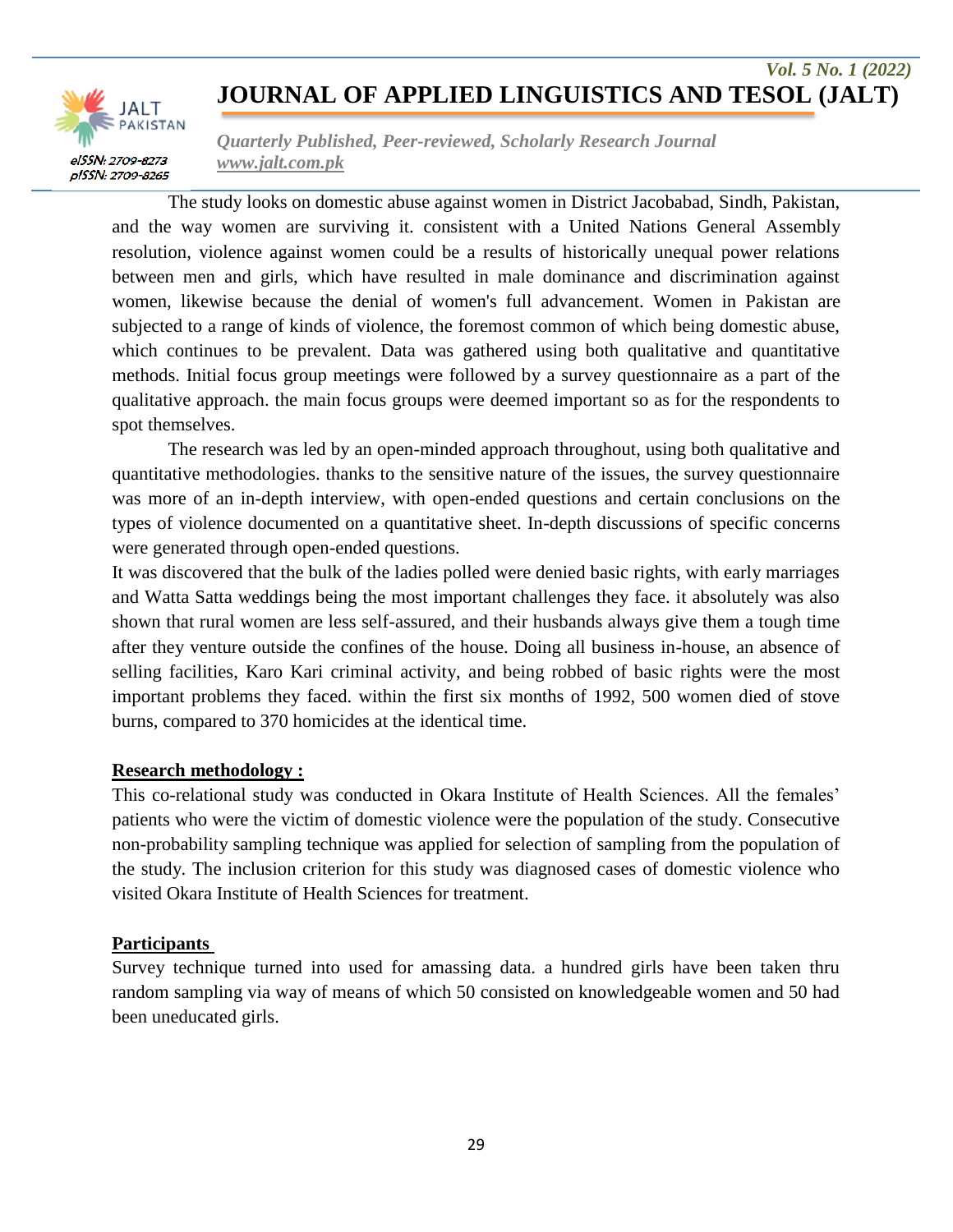

*Quarterly Published, Peer-reviewed, Scholarly Research Journal www.jalt.com.pk*

#### **Research instrument:**

A closed form of questionnaire on 5 factor Likert Scale turned into used for knowledgeable respondent. And interview agenda changed into taken into consideration suitable for uneducated women. Data turned into analyzed through percentage.

#### **Analysis of data collected by victims :**

Have your husband ever beaten you ? **Yes 60% No 40%** Have your husband ever threatened you that he will divorce you ? **Yes 40 % No 60%** Have your husband ever kicked you out of house ? **Yes 50% No 50%** Have you ever been harassed by somebody ? **Yes 80% No 20%** Domestic violence have negative impact on women's mental health ? **Yes 100% No 0%** Domestic violence is only present in rural areas ? **Yes 40% No 60%** Have you been threatened by somebody ? **Yes 50% No 50%** Did somebody blackmail you using your personal data or information ? **Yes 70 % No 30%** Did you ever been pressurized to do something that is against your will? **Yes 50% No 50%** Have you ever been misbehaved /teased by somebody at public place ? **Yes 80 % No 20 %**

Have you took action against violation ?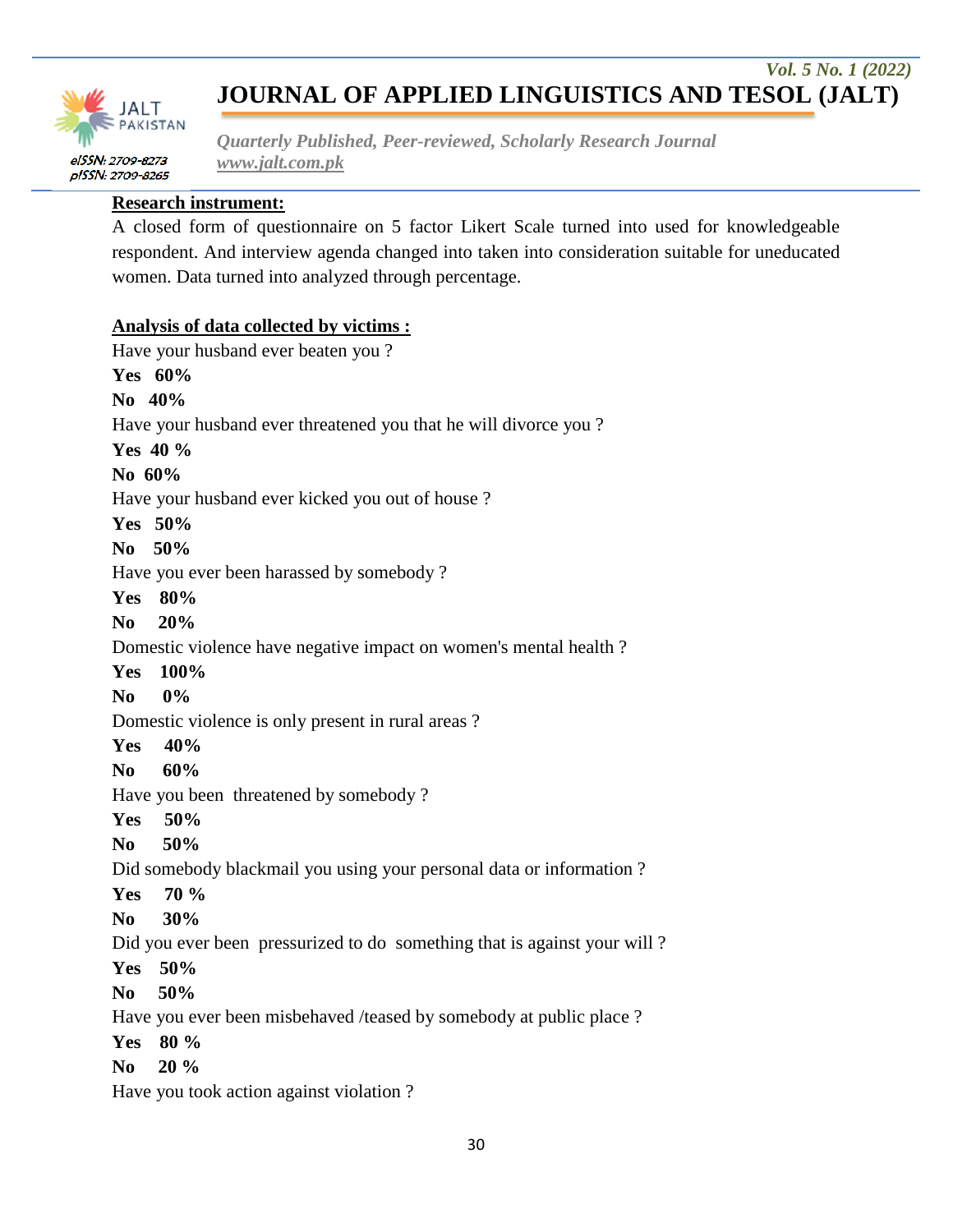

*Quarterly Published, Peer-reviewed, Scholarly Research Journal www.jalt.com.pk*

**Yes 40 % No 60%**

#### **Research Objective :**

To identify the impact of domestic violation against women in Pakistan.

#### **Research Question:**

What is domestic violence? what is impact of domestic violence against women?

#### **Significance of research :**

A very rare research has been done on this sensitive issue. The researcher tried to explain all types of violence which women are facing today. This research will be helpful for coming researchers . This research will be helpful for students of feminism and gender studies . This research will help women to know all acts about violence . And this research will be helpful for welfare communities and education ministries .

Domestic violence against women has a negative impact on the lives of women. Despite the existence of international conventions and protocols, Despite the fact that the majority of countries have signed a treaty to defend women's human rights, The scenario is really bleak. AS a result, certain significant and result-oriented initiatives are still needed. Realize the goals of women's human rights. In this sense, Jimmy Carter, the former President of the United States, Former President of the United States of America, George H. W. Bush, said, The Universal Declaration of Human Rights establishes worldwide norms that reflect the same goal as the United Nations. Urges us to write our own bill of rights The proclamation has been endorsed by almost every country. Its promise, however, is mocked in far too many parts of the world.'

The purpose of this study is to bring attention to female domestic violence in Pakistan and its solutions from an Islamic perspective. The research is introduced in the first section of the paper. The second section provides a brief overview of the article's important terms. The third section delves into domestic violence theories. In the fourth segment, we look at the causes and factors of female domestic violence in Pakistan. The fifth segment contains a detailed examination of Islamic answers and tactics for preventing domestic abuse. Finally, the study's main findings are summarized in order to provide a conclusion to the report as well as recommendations for future research. This project uses a qualitative research methodology to critically examine the data. This research will provide you a comprehensive grasp of the problem of female domestic abuse and viable remedies from an Islamic perspective. This contextual awareness of the issue is hoped to be beneficial to Muslim families and communities in Pakistan and around the world.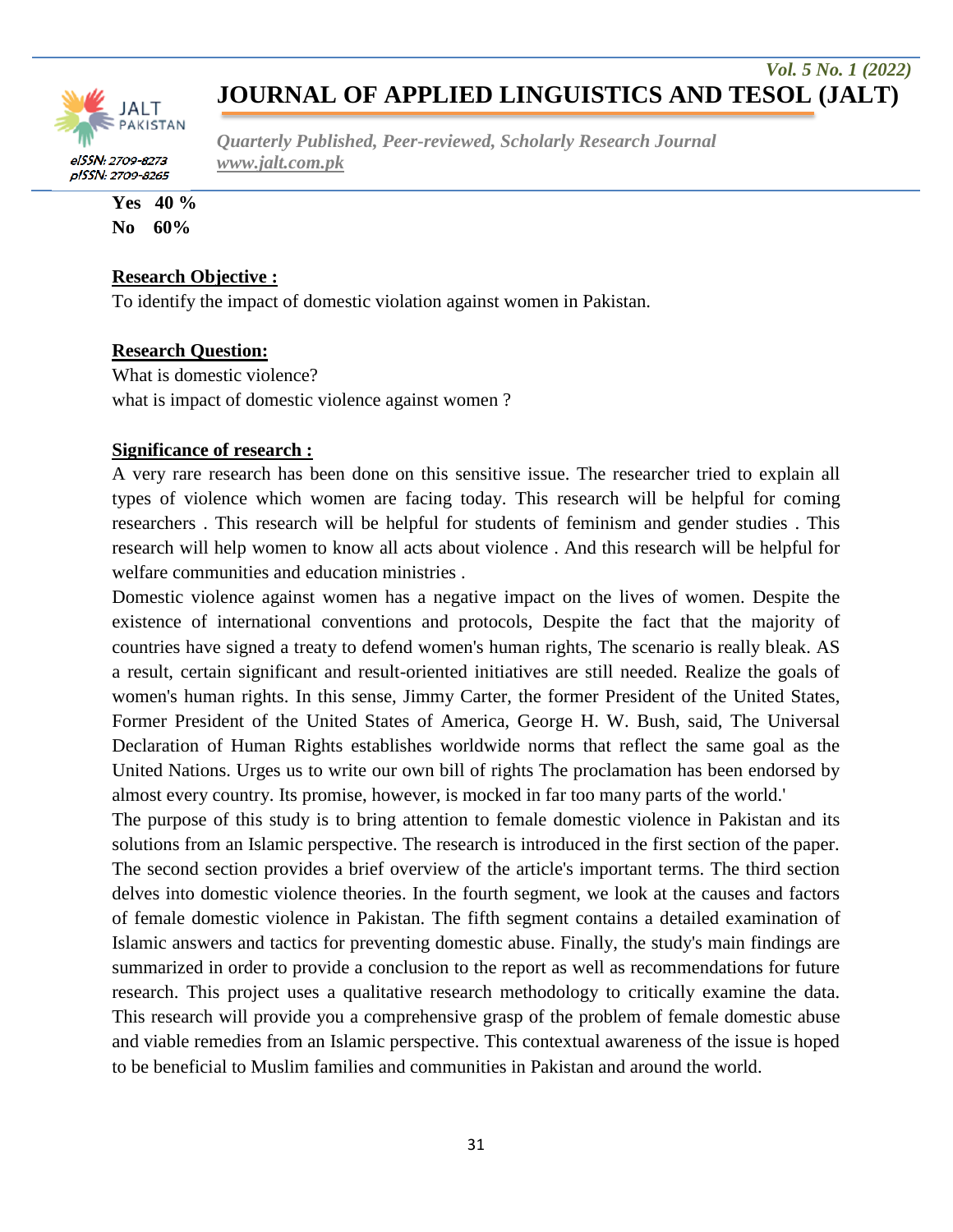

*Quarterly Published, Peer-reviewed, Scholarly Research Journal www.jalt.com.pk*

#### **Conclusion:**

Domestic violence against women is preventable; it can and must be managed.

My field research demonstrated that Punjabi women and girls are oppressed. Enduring the ramifications of a 'male-dominated' society and culture In the case of a Women in patriarchal societies, such as Punjab, experienced prejudice throughout their lives. History has been shaped by predetermined gender roles, male subordination, and the confluence of destructive factors. Forced and child marriages are examples of traditional customs. The findings of my research looked into the issue of Domestic violence against women , from the perspective of human rights. In Punjab, my study area, the common finding of my field research reflects that many women are afraid of being judged socially.

monetarily dependent, due to their children, and with the preconceived concept. They are unable to leave their violent husbands because of Izat (honor).The root-causes were prominently highlighted by the indicators of my field investigation. Poverty and gender inequality are the focus of the concerned research subject, domestic violence against women .Another significant finding of this study was that women's economic status. Enslavement played a significant impact in the domestic phenomenon. Violence is being used against them.

This field study looked into the women who were involved in child marriages and were uneducated or illiterate, making them unable to support themselves economically.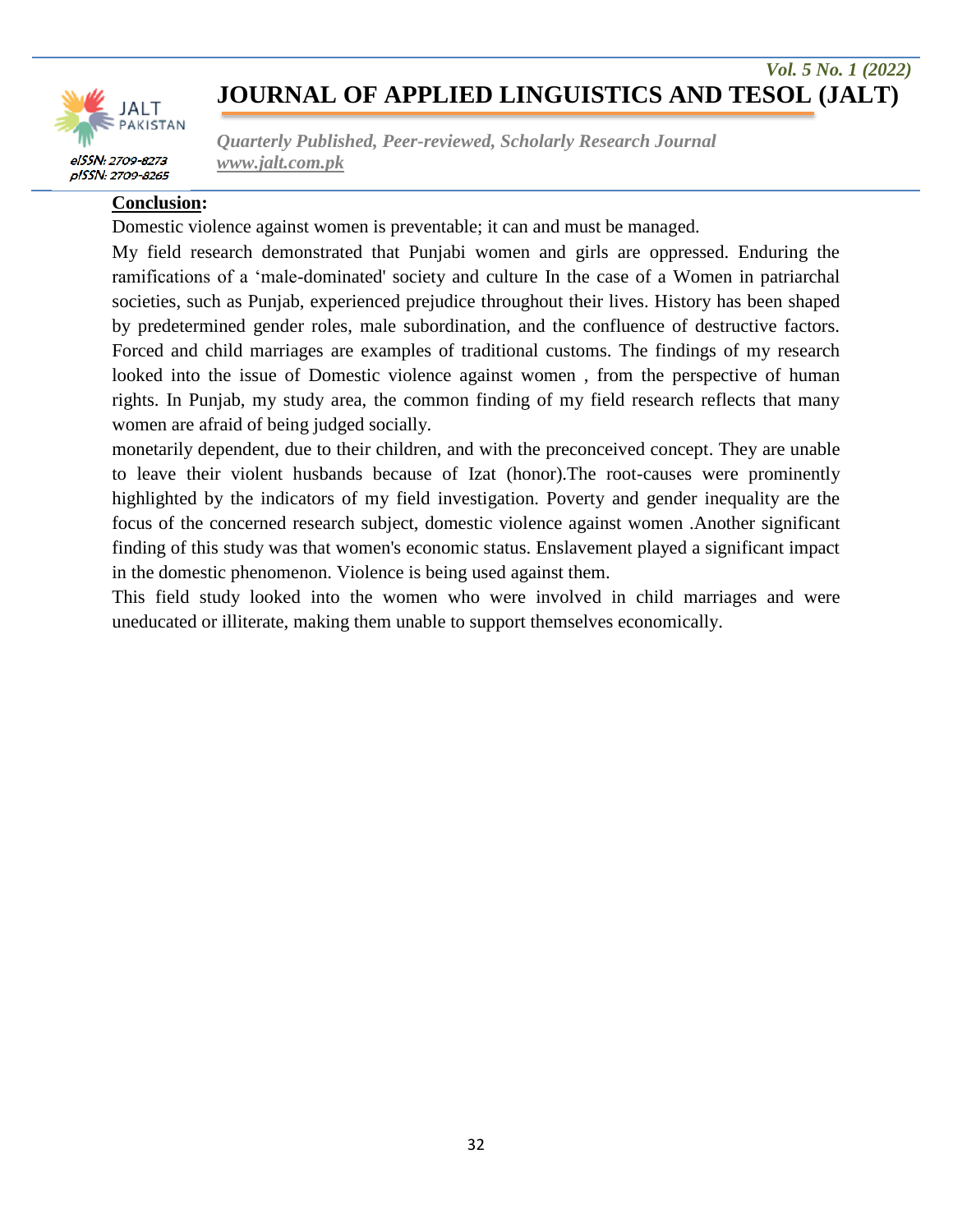

*Quarterly Published, Peer-reviewed, Scholarly Research Journal www.jalt.com.pk*

#### **References:**

1. World Health Organization (WHO). Violence against women. A health priority issue. Geneva, 1997.

2. Saltzman LE, Fan slow JL, McMahon PM, Shelley GA. Intimate partner violence surveillance: uniform definitions and recommended data elements, Version 1.0. Atlanta: National Center for Injury Prevention and Control, Centers for Disease Control and Prevention, 1999

3. Raphael B. Domestic violence. Med J Aust 2000; 173: 513-4.

4. Bradley F, Smith, M, Long, J, O'Dowd T. Reported frequency of domestic violence: cross sectional survey of women attending general practice. BMJ 2002; 324 (7332): 271.

5. Krug EG, Mercy JA, Dahlberg LL, Zwi AB. The world report on violence and health. Lancet 2002; 360:1083-8.

6. Rennison C. Intimate partner violence, 1993-2001. Washington (DC): Bureau of Justice Statistics, Department of Justice (US); 2003. Publication No. NCJ197838.

7. Fikree FF, Bhatti LI. Domestic violence and health of Pakistani women. International J Gynaecol Obstet 1999; 65:195-201.

8. Bettencourt A. Violence against women in Pakistan. Human Rights Advocacy Clinic; Litigation Report Spring 2000, [online] 2000 [cited 2005 November 3] 2000. Retrieved November 3]. Available from: URL: www.du.edu/intl/ humanrights/violencepkstn.pdf

9. Human Rights Watch, 'Crime or Custom? Violence against Women in Pakistan, Report of Human Rights Watch 1999. [online][cited 2006 March]. Available from: URL: http://www.hrw.org/reports/1999/pakistan/index.htm

10. Human Rights Commission of Pakistan (HRCP).State of human rights in 1999. Lahore: HRCP, 2000.

11. Felix Q. Honour killing and "karo kari" in Pakistan. [online] [cited 2007 May 30]. Available from: URL: http://www.asianews.it/view.php?l= en&art=1187: Date accessed May 30, 2007.

12. Dasgupta, S.D. Towards an Understanding of Women's Use of Non-Lethal Violence in Intimate Hetrosexual Relationships. Applied Research Forum, National Electronic Network on Violence Against Women, February 2001. [online] [cited March 2006]. Available from: URL: http://www.vawnet.org/ VNL/library/general/AR\_womviol.pdf

13. Edleson JL. Primary prevention and adult domestic violence. Paper presented at the meeting of the Collaborative violence prevention initiative, San Francisco 2000.

14. Belsky, J. Child maltreatment: an ecological integration. Am Psyc 1980; 35: 320-35.

15. Heise LL. Violence against women: an integrated, ecological framework. Violence Against Women 1998; 4: 262-90.